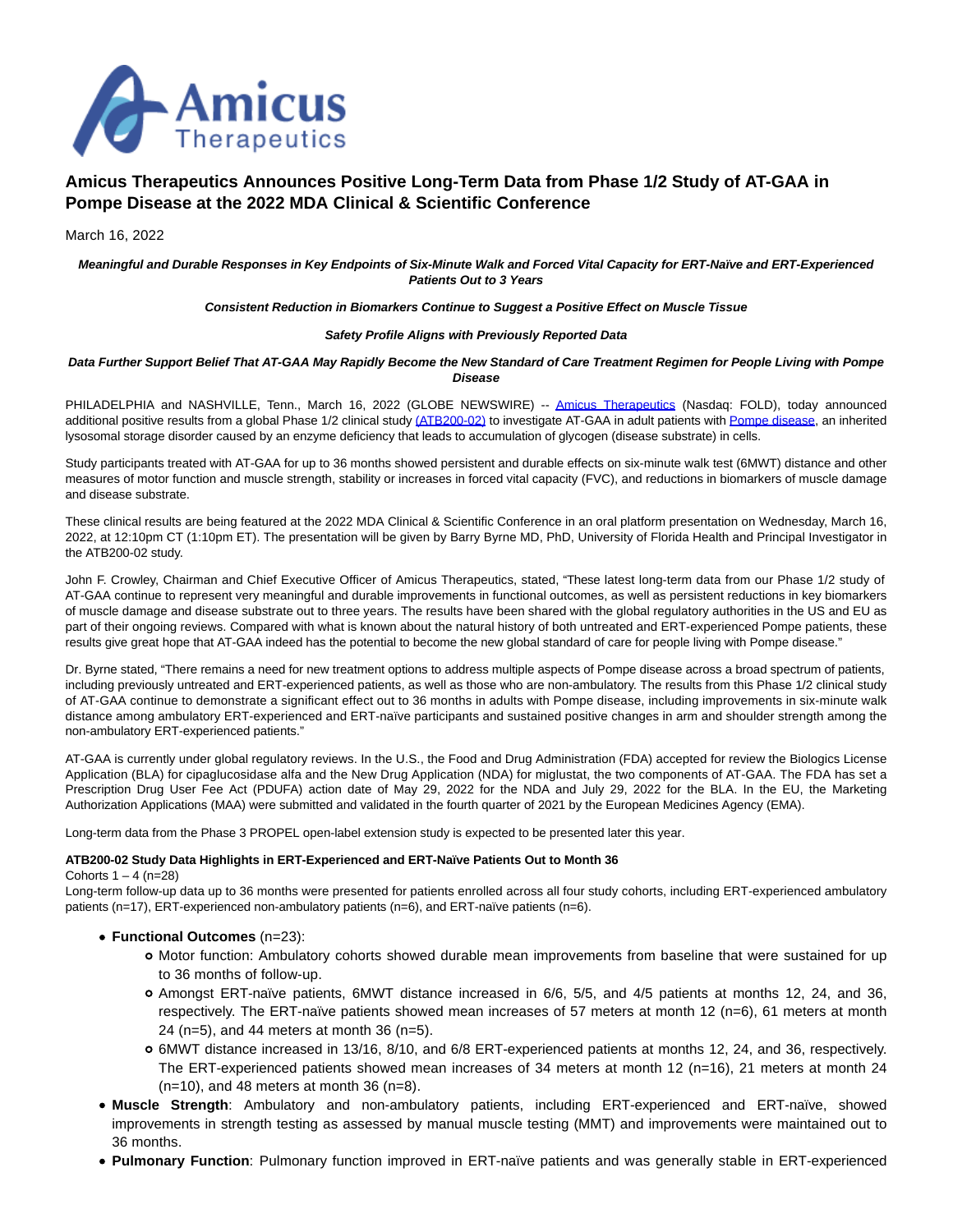patients.

- In ERT-naïve patients, mean change in percent predicted forced vital capacity (FVC), one of the main measures of pulmonary function in Pompe disease, was +4.5% at month 12 (n=6), +6.8% at month 24 (n=5), and +6.2% at month 36 (n=5).
- In ERT-experienced patients, mean change in % predicted FVC was -1.3% at month 12 (n=16), -0.9% at month 24 (n=10), and -0.4% at month 36 (n=8).

# **Safety, Tolerability, and Pharmacokinetics/Pharmacodynamics (PK/PD) in Cohorts 1-4 (n=28)**

- To date, adverse events have been generally mild and transient.
- The clinical pharmacokinetic profile has been consistent with previously reported data.
- Persistent and durable reductions in key biomarkers of muscle damage (creatine kinase or CK) and disease substrate (urine hexose tetrasaccharide or Hex4) across all patient cohorts out to month 36 continue to suggest a positive effect on muscle tissue.

## **About ATB200-02 Clinical Study**

The primary objectives of the open-label ATB200-02 clinical study is to evaluate the safety, tolerability, pharmacokinetics (PK) and pharmacodynamics (PD) of ATB200/AT2221 over an 18-week primary treatment period followed by a long-term extension. Sixteen clinical sites in five countries participated in the ATB200-02 clinical study. The study originally enrolled a total of 20 patients across three patient cohorts: ambulatory ERT-experienced (Cohort 1, n=11), non-ambulatory ERT-experienced (Cohort 2, n=4) and ERT-naïve (Cohort 3, n=5); in addition, two more patients were enrolled in Cohort 2. A fourth cohort of six ambulatory ERT-experienced patients was also enrolled, adding to the patient data in the ambulatory ERT-experienced population. Participants in Cohort 1 received escalating doses of ATB200 (5, 10, 20 mg/kg), followed by 3 doses of 20 mg/kg ATB200 plus low dose AT2221, followed by ongoing doses of 20 mg/kg ATB200 plus high dose AT2221. Patients in Cohorts 2, 3, and 4 all receive 20 mg/kg ATB200 plus high dose AT2221.

### **About AT-GAA**

[AT-GAA i](https://www.globenewswire.com/Tracker?data=-xwakkn8RlqwnSp9DWs9um41CISoUqVIMfpFlRw-G4sk-3qC544dqnm1_iBEDw6jnnAX2Zml-DzS7vnlO8qDWuCPCM4y5Owtdo1hvLEPndUYbS2Fe5QSAjq9POj9D-ok)s an investigational two-component therapy that consists of cipaglucosidase alfa (ATB200), a recombinant human acid alpha-glucosidase (rhGAA) enzyme with optimized carbohydrate structures, particularly bis-phosphorylated mannose-6 phosphate (bis-M6P) glycans, to enhance uptake into cells, administered in conjunction with miglustat (AT2221), a stabilizer of cipaglucosidase alfa. In preclinical studies, AT-GAA was associated with increased levels of the mature lysosomal form of GAA and reduced glycogen levels in muscle, alleviation of the autophagic defect and improvements in muscle strength.

### **About Pompe Disease**

[Pompe disease i](https://www.globenewswire.com/Tracker?data=5dvqgjAgB3nzsUskQrU9cxqyXI1BDWCXRWl8Sy3w1HxjUeHHh0GIhgXrv4sj2Dw9IjhoSalmGOqELSGKSM7BpmezP4z2Pna3h-eAN5A0YAWpsTSmeSQ1uxTpoA-25UPv)s an inherited lysosomal disorder caused by deficiency of the enzyme acid alpha-glucosidase (GAA). Reduced or absent levels of GAA levels lead to accumulation of glycogen in cells, which is believed to result in the clinical manifestations of Pompe disease. The disease can be debilitating and is characterized by severe muscle weakness that worsens over time. Pompe disease ranges from a rapidly fatal infantile form with significant impacts to heart function, to a more slowly progressive, late-onset form primarily affecting skeletal muscle. It is estimated that Pompe disease affects approximately 5,000 to 10,000 people worldwide.

#### **About Amicus Therapeutics**

Amicus Therapeutics (Nasdaq: FOLD) is a global, patient-dedicated biotechnology company focused on discovering, developing and delivering novel high-quality medicines for people living with rare metabolic diseases. With extraordinary patient focus, Amicus Therapeutics is committed to advancing and expanding a robust pipeline of cutting-edge, first- or best-in-class medicines for rare metabolic diseases. For more information please visit the company's website at [www.amicusrx.com,](https://www.globenewswire.com/Tracker?data=iA65T_tu9dxk8yM9mhtwbSPiiC_T387UwIWThEGUgjVPuUsDUMLLtFsTEJt7kPN_TRX4CHtBaUVir1dxE16vkQ==) and follow us on [Twitter a](https://www.globenewswire.com/Tracker?data=_MLZWxe0Ggol3yBEdWGu8HAcaFD2SI_i4J4sGuPi_b1ihFfq6LGkLTAP4RYmPtgck-3ZthcZ16v4Ybk3pB1CIA==)nd [LinkedIn.](https://www.globenewswire.com/Tracker?data=4j4knY_RhtKx4zi7tYiZ_3XyLekm5ZJheMJPalxGwSCY9N61GfAGyD47csWzMJBSSpCjpDLwrDSsu_7yUS68_tWrrMmMe0S-B7m504Vs7N1X4TppxpJ8OR1jKXl4S62q)

#### **Forward Looking Statement**

This press release contains "forward-looking statements" within the meaning of the Private Securities Litigation Reform Act of 1995, including statements relating to data from a global Phase 1/2 study to investigate AT-GAA for the treatment of Pompe and the potential implications on these data for the future advancement and development of AT-GAA, including regulatory submissions for AT-GAA and the status of those submissions. There can be no assurance that the FDA or EMA will grant approval for AT-GAA. Words such as, but not limited to, "look forward to," "believe," "expect," "anticipate," "estimate," "intend," "confidence," "encouraged," "potential," "plan," "targets," "likely," "may," "will," "would," "should" and "could," and similar expressions or words identify forward-looking statements. The forward-looking statements included in this press release are based on management's current expectations and belief's which are subject to a number of risks, uncertainties and factors, including that the Company will not be able to successfully complete the development of, obtain regulatory approval for, or successfully manufacture and commercialize AT-GAA. In addition, all forward looking statements are subject to the other risks and uncertainties detailed in our Annual Report on Form 10-K for the year ended December 31, 2021. As a consequence, actual results may differ materially from those set forth in this press release. You are cautioned not to place undue reliance on these forward-looking statements, which speak only of the date hereof. All forward looking statements are qualified in their entirety by this cautionary statement and we undertake no obligation to revise this press release to reflect events or circumstances after the date hereof.

CONTACTS:

**Investors:** Amicus Therapeutics Andrew Faughnan

Executive Director, Investor Relations [afaughnan@amicusrx.com](https://www.globenewswire.com/Tracker?data=EljEOMfXG1kMhbb_4JhXjT9kbqLfB---GaOlAWWNKWlBQyqHfa6jBSVMX35QGTRYJj2isCmADgx95Gmh3oWelbOG-5CTtndDZRcCHTIvz00=) (609) 662-3809

**Media:** Amicus Therapeutics